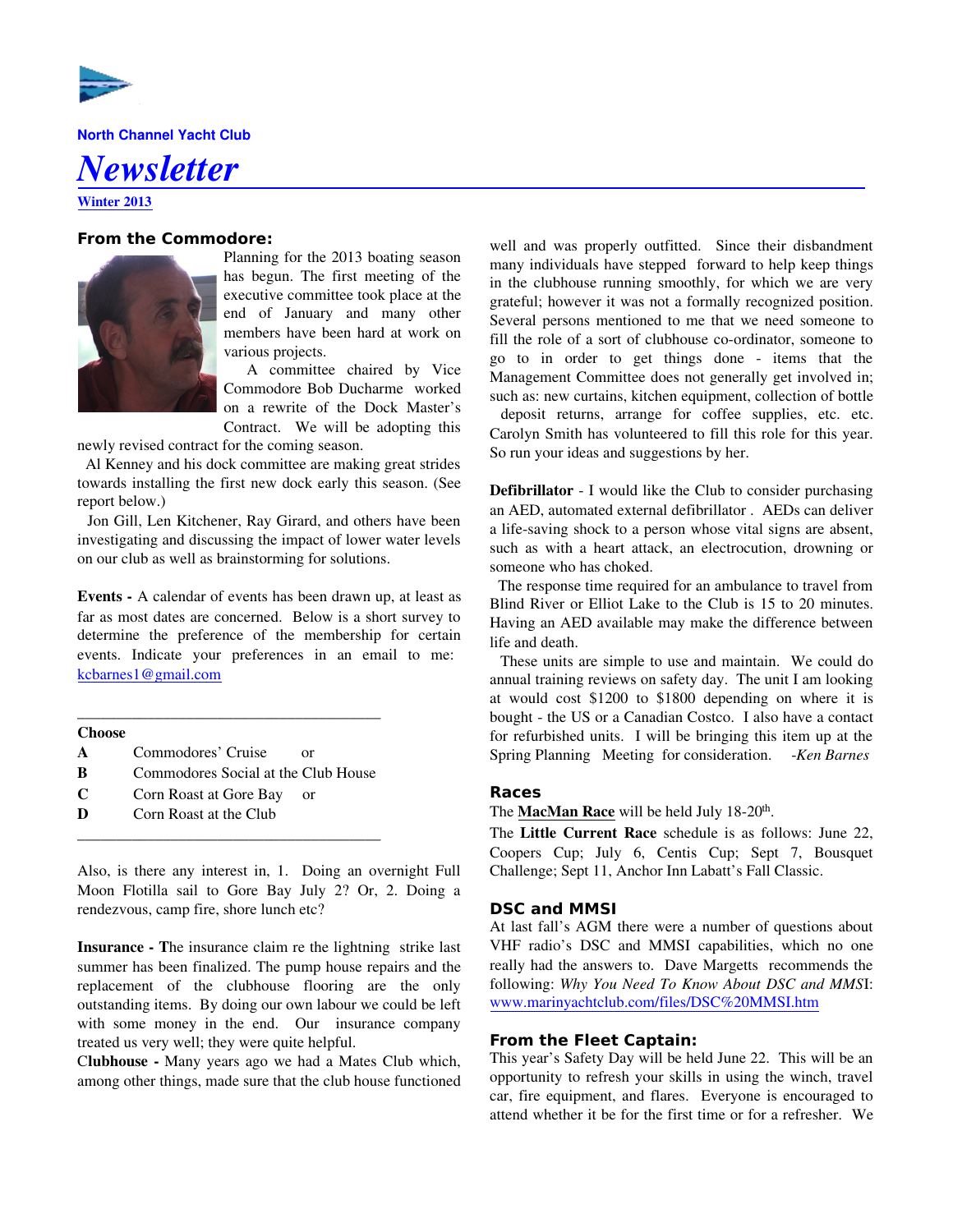will be drawing names and giving out prizes. Come join us for Safety Day.

Water depth - Last year we had very low water levels in the North Channel. The low water was an issue for some members in hauling out. As a club, we are looking at possible solutions if this condition continues. But each member should try to minimize the water depth needed to launch and haul their boat.

The ex-Fleet Captain was fond of claiming the smallest clearance between his boat's keel and the ground when his boat is on its cradle. As far as the current Fleet Captain can ascertain, Tom Tammi has the lowest cradle. He has decreased the distance that his cradle has to go into the water to launch and haul his boat. So I encourage members to evaluate their cradle to determine if any modifications can be made to minimize the water depth needed to launch and haul their boat.

Cradles - Members are encouraged to re-evaluate their cradles also with respect to safety, ease of use and other features. Please print out the checklist published elsewhere in this newsletter, and make sure that all is well with your cradle. I know that this Fleet Captain will be re-evaluating her cradle even if the previous Fleet Captain does not think it is necessary. Looking forward to seeing everyone this spring and hoping you'll have an enjoyable and safe summer. Trish Oberg

#### **Lifers**



**Norma and Don Young were named Life Members at the 2013 AGM last fall, in recognition of their many contributions to the Club. Norma was the club's first woman commodore, in 2010.**

# **From the Dock Committee**

Dock construction is progressing well. Northern College, in Kirkland Lake, which is building one of the two docks, is approximately 75% done; their work should be complete by the end of February. Cambrian College in Sudbury has purchased steel and is starting their construction, but at present it is unknown when they will be finished.

The indication so far is that the steel will cost less than forecast (\$13,000) by at least 30% . The paper work flow has been good thanks to Treasurer Carolyn Smith's diligence.

We have yet to work out getting the dock from Northern to Spragge. We will have more details when the Northern job is completed, and the transport people can see the dock and give us a price. Northern said they can hold on to their dock until we have decided how to move it.

The next step will be to decide on the tubes and getting them ordered so they will be at the club by the first of April. This means they should be on order by March 1. -Al Kenney

\_\_\_\_\_\_\_\_\_\_\_\_\_\_\_\_\_\_\_\_\_\_\_\_\_\_\_\_\_\_\_\_\_\_\_\_\_\_\_\_\_\_\_\_\_\_\_\_\_

#### Dock Work list:

--Assemble a "T": 100-150 man hours. --Position it: 20-30 mh --Remove existing docks: 20-30 mh --Place one more anchor: 10 mh Needed: Welder, Electrician, Plumber, scuba diver, and Green Machine driver.

\_\_\_\_\_\_\_\_\_\_\_\_\_\_\_\_\_\_\_\_\_\_\_\_\_\_\_\_\_\_\_\_\_\_\_\_\_\_\_\_\_\_\_\_\_\_\_

#### **For swimmers**

Len Kitchener has provided a link related to protection for swimmers near boats plugged in to shore power. The information is at the bottom of this page: http:// www.marineoutfitters.ca/index.cfm?category=10002|10590| 10579

#### **Low, low water**

For all those planning on cruising the Great Lakes this summer, bear in mind you'll need to keep a closer eye on your charts and depths, especially in the North Channel.

This advice comes from John Mencell, of the Great Loop List, an interactive communications link for everyone interested in cruising the Great Loop and other inland routes.

 " These are wonderful cruising grounds, but the water will be skinny in places as Lake Huron and Lake Michigan are now at their lowest levels since record keeping began in 1918. "

For more on this subject, go to this web site:

http://www.thetimesherald.com/viewart/20130206/ NEWS05/302060001/2-Great-Lakes-hit-lowest-water-levelon-record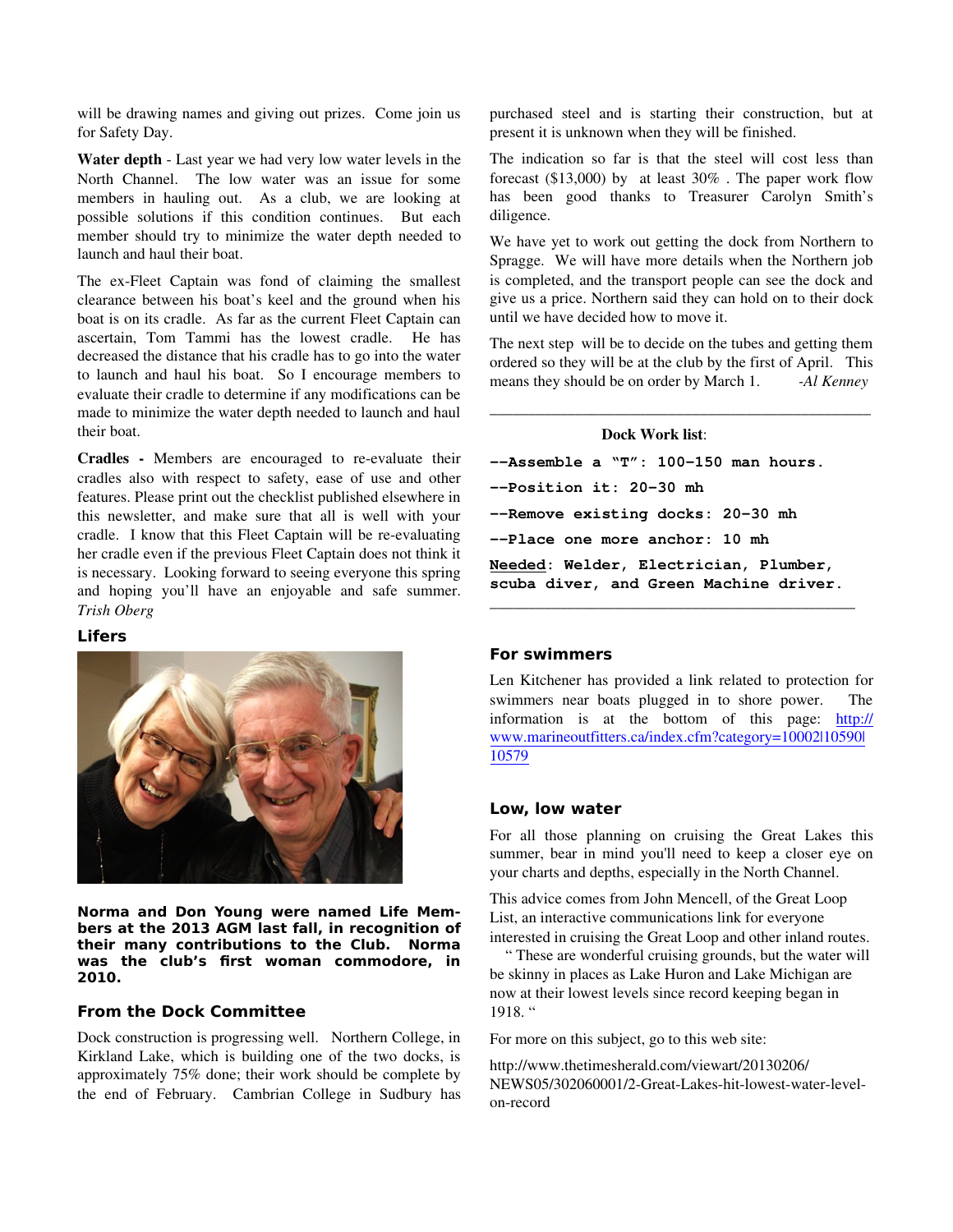

# **Another Oldenburg-er**

Ray Hortness was named the recipie nt of the annual George Oldenbu rg Award. This award goes each year to a person showing club spirit, is friendly, and helpful.

# **Pressing problem**

The most pressing problem at the NCYC currently is how to get the stored boats from land into the deep water channel which runs through Serpent Harbour.

 This comes from Jon Gill, who has been studying the problem keenly.

 "Unfortunately, the alignment of our launch rail does not take the shortest route to deep water, and realignment would be a massive undertaking." he said.

 "The original track was laid on the existing lake bottom and then extended again, assembling ties and track on land, dragging it over the existing lake bottom and coupling it to the previous track.

 "Unfortunately much of the last extension runs parallel to the deep water channel, so it does not gain any appreciable draft. Any further extension, following the same alignment, would likely not gain sufficient draft either."

 Proposal - Jon has been working on a proposal, one he says he hopes won't be the only one, for adjusting the launch rail depth and, possibly, direction.

 "I believe the original sediments under the existing track, could be excavated with suction (just a vacuum cleaner on steroids), although this must be tested by auger boring. If we can excavate the sediments, we would remove the existing track, by floating it with barrels, undercut the track base to get the best steeper profile, then reinstall the shortened track. We would then cut the most direct channel to deep water. The steepened track would also significantly reduce the work of the outhaul.

 "The problem with any removal of lake bottom, is the disposal of the material, because of the Ministry of Environment's fear of fish habitat damage.This is why I believe that getting the material into a hydraulic suspension (a sludge) will allow us to pump it up to the back 40/ Boneyard for disposal.

 Jon explained that the same system is used to mine placer gold -- gold nuggets that are found in streams and rivers. They are often mined, on a small scale, by small vacuum dredges powered by a water pump, much like the club's Honda fire pump.

 In the case of Jon's proposal, the nozzle would be operated by a diver, who can stop big rocks and chunks of wood and bark from plugging the nozzle.

 "If a deadhead is encountered, we use the barge to hoist it clear, just as we recover deadheads today.

 "Although this might seem inefficient, the alternative to having a man at the nozzle, is to have a nozzle big enough to handle any rocks or trees it might encounter. Unfortunately, these big nozzles need a \$10 million dredge to operate them - a little out of our league!

 "The sludge that comes from the mini dredge would be transferred into a pump box ( mini suction dredges can't lift the sludge very far above water level), and the pump would push the sludge to the back 40."

 These are all the personal opinions of Jon Gill, who would like to see some completely different, but workable, alternatives.



Get Great Lakes water level reports by e-mail from: http:// www.lre.usace.army.mil/greatlakes/hh/greatlakeswaterlevels/ waterlevelforecasts/weeklygreatlakeswaterlevels/index.cfm?

\_\_\_\_\_\_\_\_\_\_\_\_\_\_\_\_\_\_\_\_\_\_\_\_\_\_\_\_\_\_\_\_\_\_\_\_\_\_\_\_\_\_\_\_\_\_\_\_\_

# **From the (new) Editor**



It is not without a certain amount of trepidation that I take over the job of NCYC Newsletter Editor from a predecessor such as Norma Young. Her's is a hard act to follow. However, she'll be the first to acknowledge that a major factor in the Newsletter's success, no matter who's the editor, is the support it gets

from you, the readers. If you have something that you think would be of interest to other members, let me have it; I can't always guarantee publication, but contributions are welcome. If this issue looks a little ragged here and there, well, I am taming a new word processor, and it will bend to my will more and more as time goes on. -Jakob Cornelis

#### **Deadline for the next issue: 15 May**